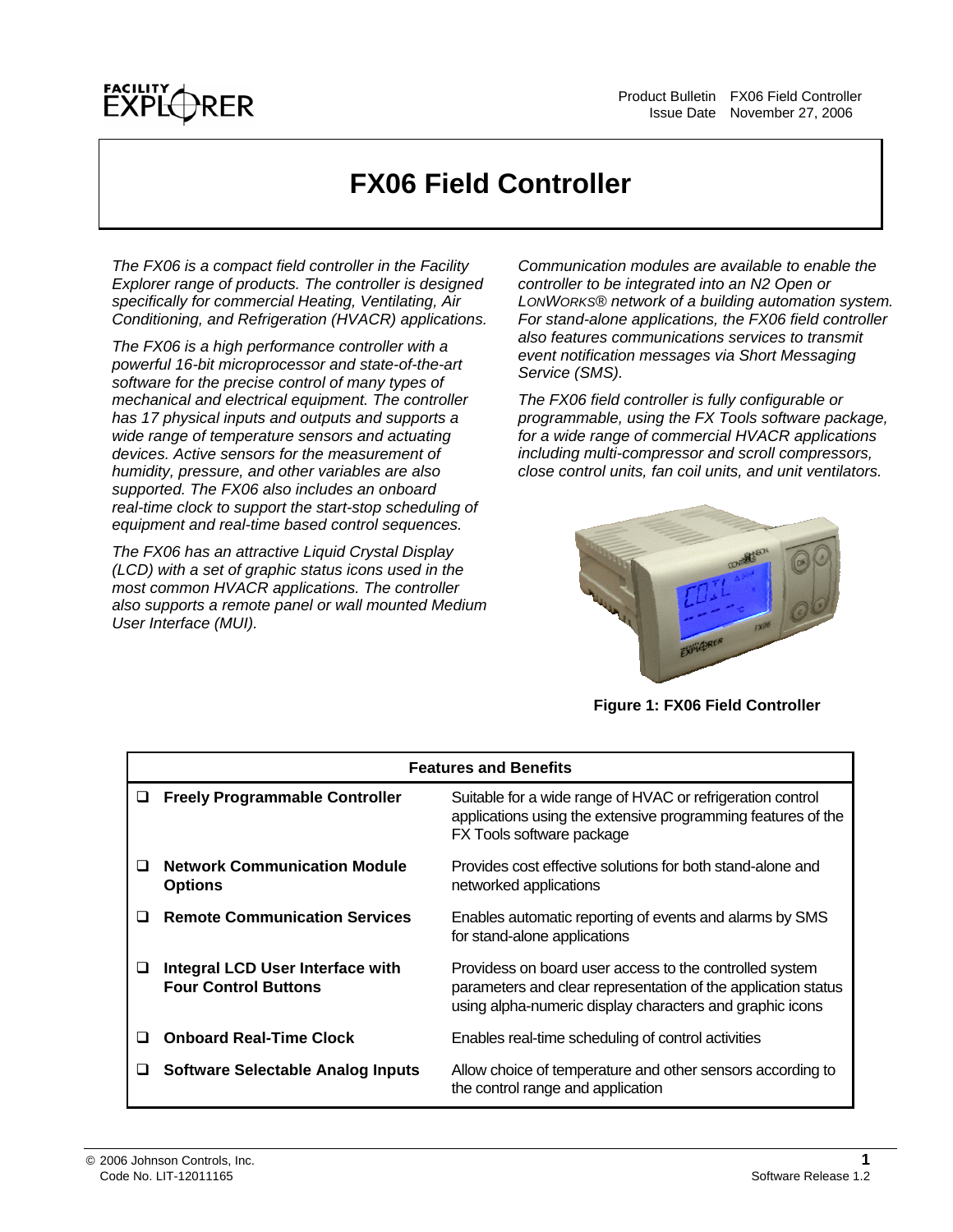# **Onboard Inputs and Outputs**

You can connect up to 17 physical inputs and outputs to the FX06, including:

- 4 Analog Inputs (AIs) (software configurable)
	- − A99 temperature
	- − Ni 1000 temperature
	- − PT1000 temperature
	- − NTC 10 K temperature
	- − Ratiometric (0.5-4.5 VDC)
	- 0-10 VDC
- 5 Digital (Binary) Inputs (DIs)
	- for voltage free contacts
	- with a pulse counter on DI1
- 6 Digital (Binary) Outputs (DOs) (model dependent)
	- − 6 Relays (line voltage contacts)
	- 2 Triacs (24 V), 3 Interlocked Relays, 1 Free Relay
	- 2 Triacs (24 V), 4 Free Relays
- 2 Analog Outputs (AOs) (model dependent)
	- − 2 x 0-10 VDC
	- − 1 x 0-10 VDC and 1 x PWM (Pulse Width Modulation) (100 Hz)

# **Integral LCD User Interface**

The integral LCD user interface of the FX06 features:

- 2 display rows with 4 alpha-numeric characters (13 segment)
- blue or red colored background
- graphic status icons: compressor, alarm, high pressure, low pressure, maintenance, heat, cool, defrost and electric heat symbols
- 4 push buttons for user control functions
- navigation menu for user guidance

The integral user interface is fully configurable within the application design and typically provides:

- display of status information
- display and modification of setpoints
- display and modification of configuration parameters
- display for clearing and acknowledging of active alarms
- background red lighting when an alarm condition exists.
- **2** FX06 Field Controller Product Bulletin



### **Figure 2: Detail of the LCD**

### **Remote User Interface**

The FX06 also supports an MUI. The MUI has a 4 x 20 character, backlit LCD screen, 6 push buttons and 10 status Light-Emitting Diodes (LEDs). The display including its navigation menu is completely configurable within the FX06 application design. The following mounting styles are available:

- Panel Mount: Can be mounted up to 3 m (10 ft) from the FX06 controller. This user interface is powered at 24 VAC through the FX06. A flat telephone cable is available for the connection of the power supply and data communications to the FX06 controller.
- Wall Mount: Can be mounted up to 300 m (1,000 ft) from the FX06. This user interface must be independently powered. The data communication requires a 3-wire shielded cable (not provided) for the connection to the remote display to the FX06 controller.



**Figure 3: Panel or Wall Mount User Interface**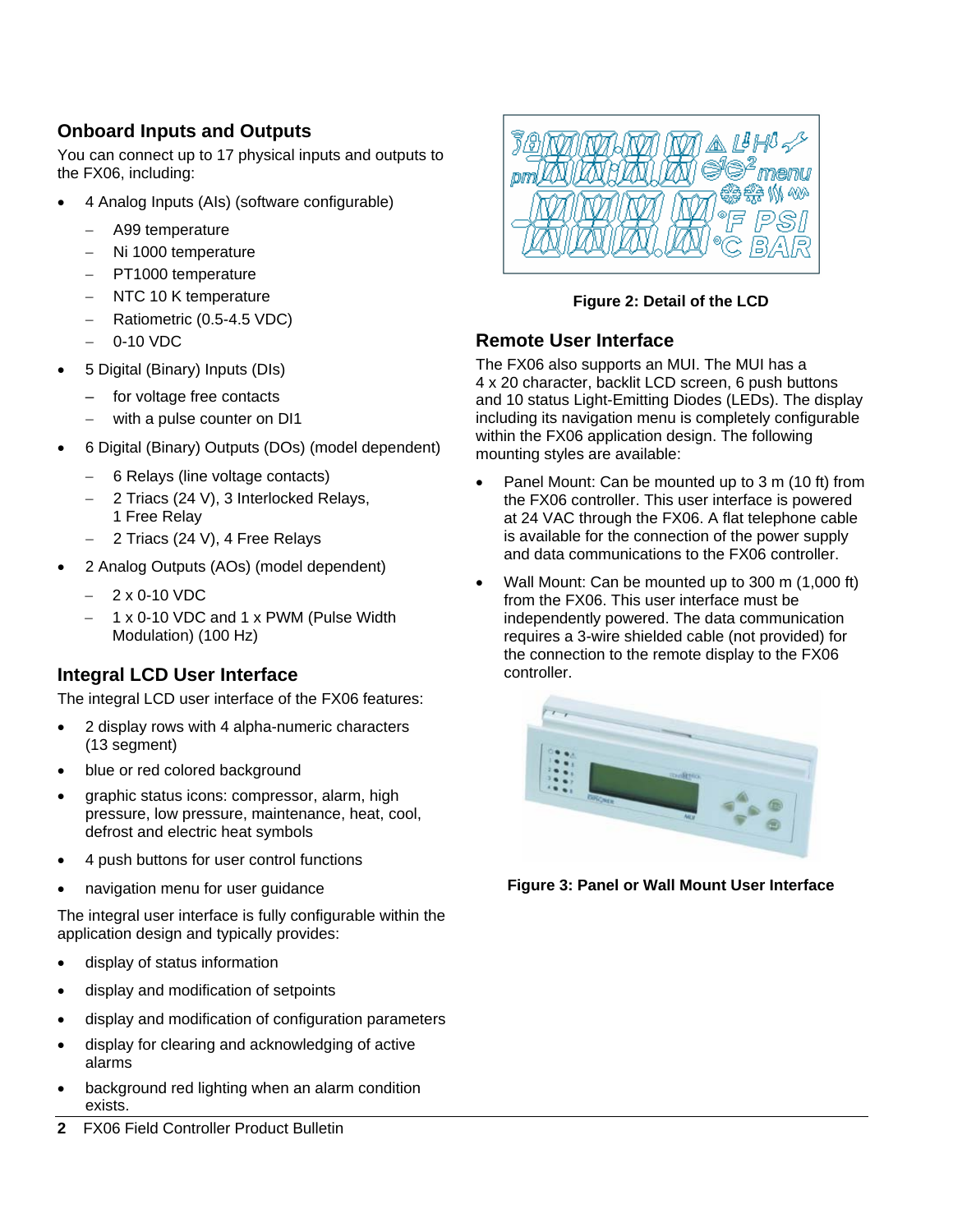# **Communication Module Options**

The FX06 controllers can operate stand-alone. You can also fit the controllers with optional communication modules to allow connection and integration into a supervisory system. Communication modules are easily attached onto the lower part of the FX06 controller.



#### **Figure 4: FX06 with Communication Module**

#### **N2 Open Network**

When fitted with an N2 Open Communication Module, you can connect the FX06 controller to the N2 Open bus of a building automation system, allowing access to its control system variables and parameters.

#### **LONWORKS Network**

When fitted with a LONWORKS Communication Module, you can integrate the FX06 into a LONWORKS compatible building automation system, allowing peer-to-peer communication with other LONWORKS compatible devices and access to system parameters.

### **Communication Services**

#### **RS232C Serial Card**

The RS232C Serial Communication Module enables the FX06 controller connect to a Global System for Mobile communications (GSM) modem for event and alarm notification.

### **Short Message Service (SMS)**

You can program the FX06 Field Controller to send out text messages in SMS format when connected to a GSM modem with an appropriate transmitter and antenna. You can send SMS messages to a telephone service center or directly to a mobile telephone. The FX06 sends messages when an event goes into the active or alarm state and, if necessary, is directed to a prioritized list of destinations.

### **Real-Time Clock**

The FX06 controller has an embedded real-time clock that supports all real-time functions including the display of time and date on the user interface and the time stamping of events.

The real-time clock also enables the time scheduling of start and stop commands and setpoint changes to the plant that is being monitored and controlled. Scheduled commands may be configured to execute on one or more days of the week, and an exception day calendar allows for alternative time schedules on holidays or during special periods in the year. Time schedules may be displayed and edited on a remote user interface.

The real-time clock is battery backed with an average battery capacity of more than 10 days without power at room temperature.

### **Event Management**

The FX06 controller detects and displays events and alarms that are associated with up to 20 data points or variables in the control application.

Application events indicate to the user that the controlled equipment requires attention or that the controlled conditions are not within the expected limits. Examples of alarms include:

- analog value is outside of a desired range
- status value represents a condition that is not normal

Active alarms may be viewed, acknowledged, or cleared via the integral or remote user interface.

### **Room Command Module**

The Room Command Module is designed for use with the FX field controllers, including the FX06. All models feature an internal temperature sensor and a dial allowing the occupant to adjust the temperature setpoint value or request a warmer or cooler setpoint. Certain models also have a dial to enable the occupant to override the speed of a three-speed fan.

The push button and LED indicator are configurable within the application. A typical application is to configure the push button to allow initiation of a temporary occupancy period, at nights or weekends for example, and the LED to provide occupancy status indication.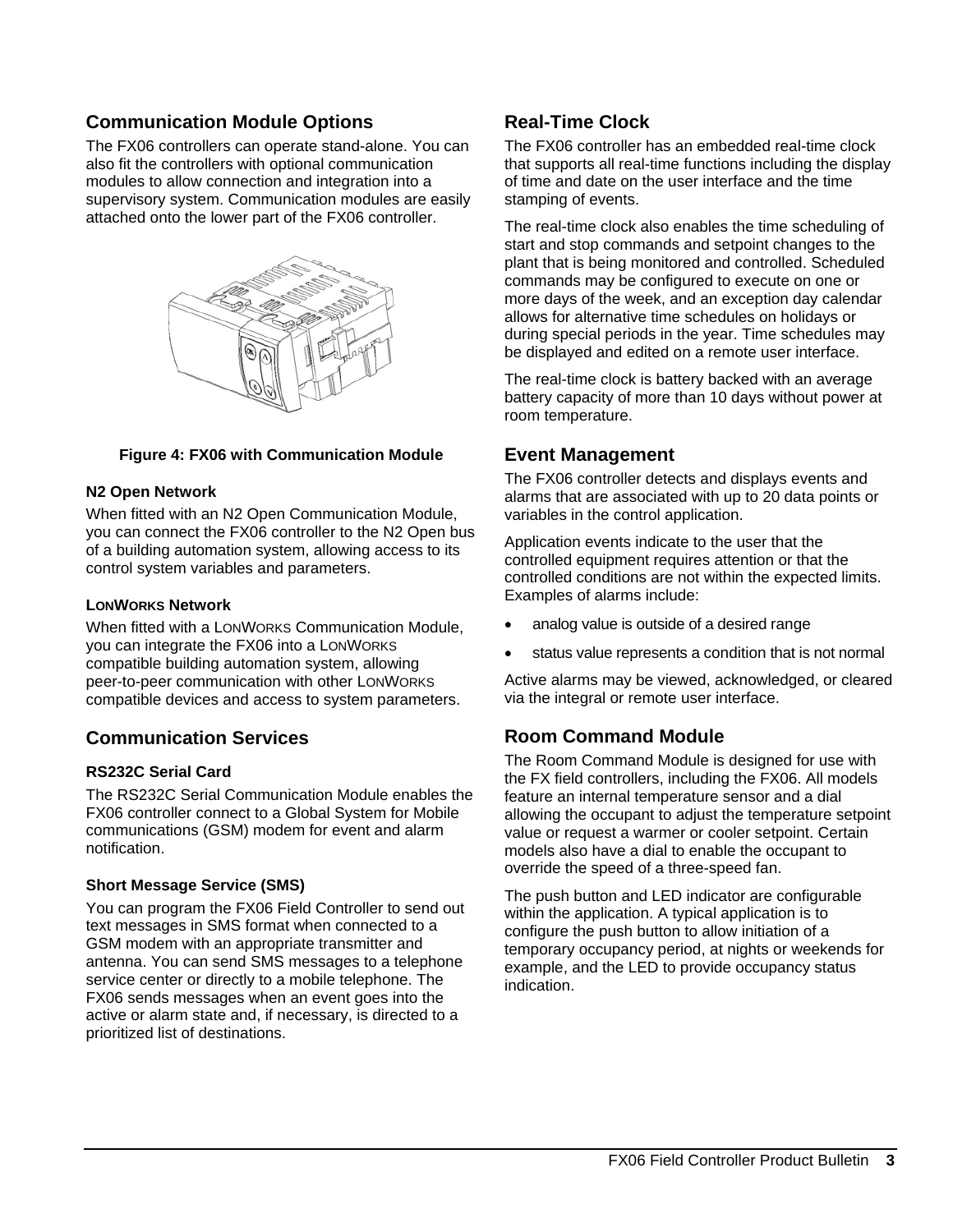

### **Figure 5: Room Command Module**

The Room Command Module for North America is marked with dual temperature units (°F and °C).

# **FX Tools**

FX Tools is a software suite used to program, download, test, and commission the Facility Explorer devices, including the FX06 field controller. FX Tools software is available in two versions: FX Tools Express and FX Tools Pro. They comprise one or more of the following, depending on the version:

- <span id="page-3-0"></span>**FX Builder Express: Used to select a standard** application and configure it using a graphical user interface.
- **FX Builder:** Used to program an FX06 controller. FX Builder provides complete flexibility in programming the FX06 controller.
- **FX CommPro:** Used to download, test, and commission an FX06 controller on an N2 Open bus.
- **FX CommPro LON: Used to download, test, and** commission an FX06 controller on a LONWORKS network.

# **Programming Key**

The FX06 is a fully programmable or configurable controller. You can download the application to the controller via personal computer with FX Tools or you can upload or download the application via the FX Programming Key [\(Figure 6\)](#page-3-0).



**Figure 6: FX Programming Key** 

**IMPORTANT:** Use this FX06 controller only as an operating control. Where failure or malfunction of the FX06 could lead to personal injury or damage to the controlled equipment or other property, additional precautions must be designed into the control system. Incorporate and maintain other devices such as supervisory or alarm systems or safety or limit controls that are intended to warn of, or protect against, failure or malfunction of the FX06 controller.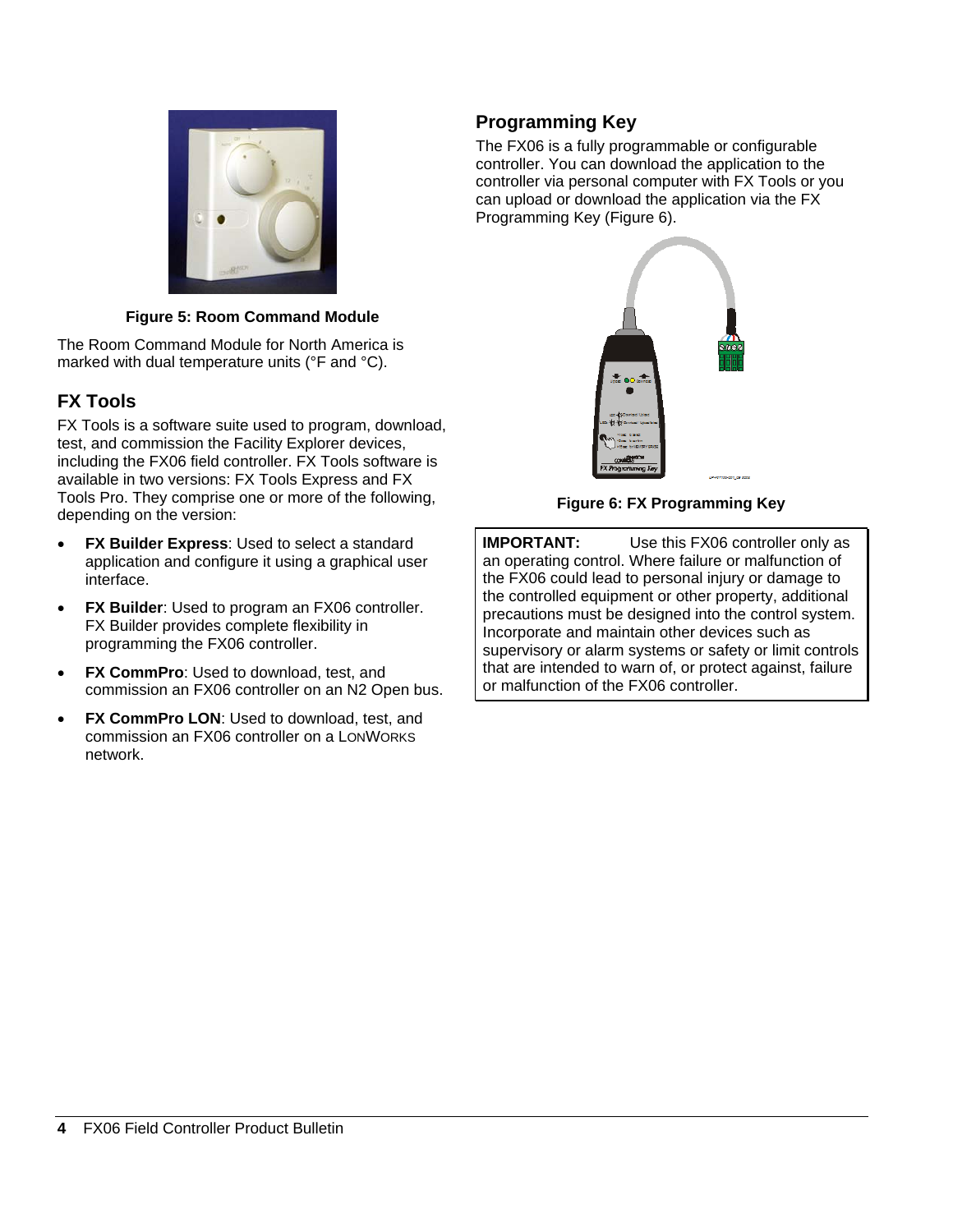# **FX06 Field Controller Dimensions**







**Figure 8: FX06 Dimensions Including Communication Module**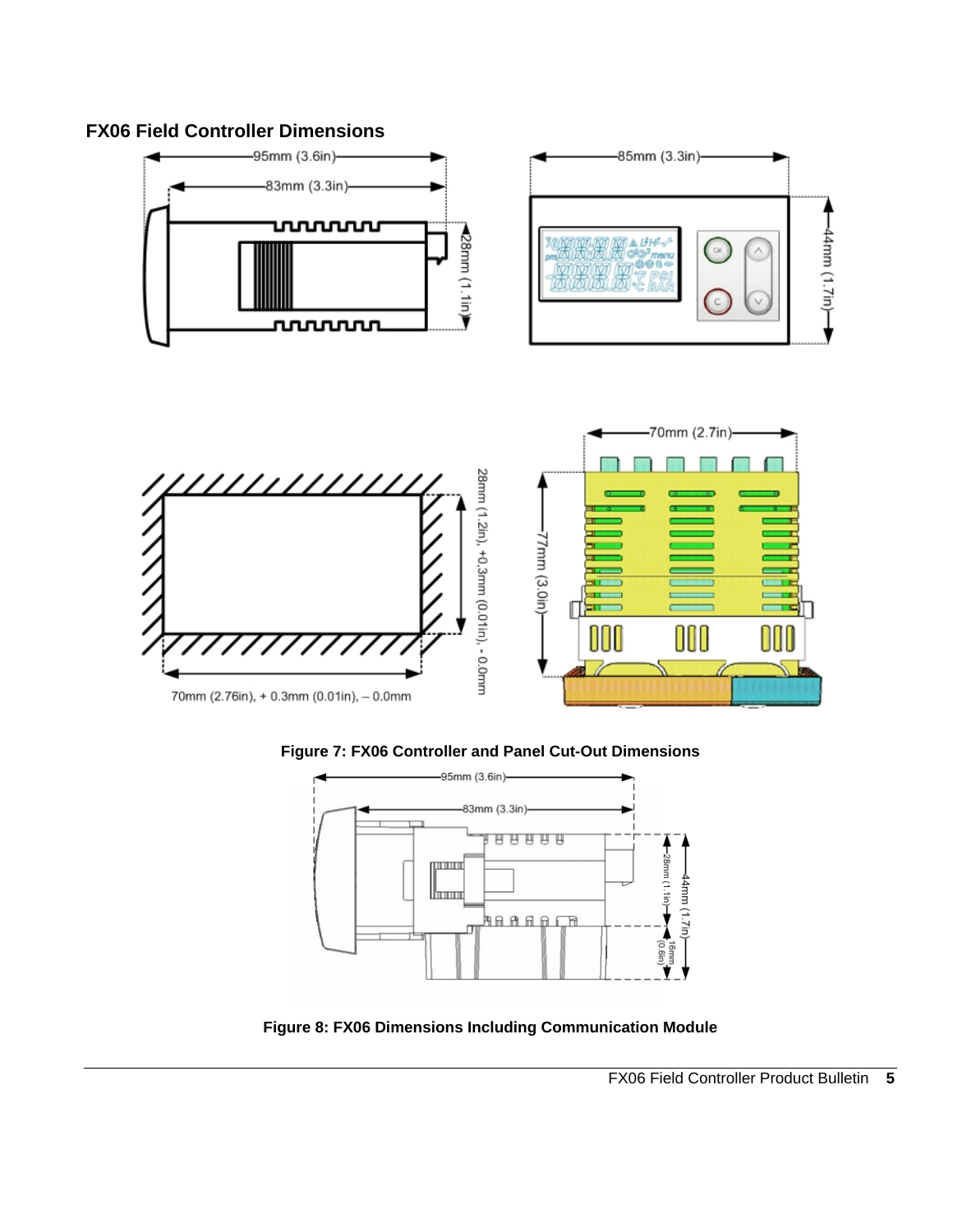## **Ordering Codes**

Tables 1 through 7 give ordering information for the FX06 Controllers, FX06 Accessories, Room Command Modules and Configuration Software.

| <b>Product Code</b><br><b>Number</b>                                                                             | <b>Description</b>                                                                                                                       |
|------------------------------------------------------------------------------------------------------------------|------------------------------------------------------------------------------------------------------------------------------------------|
| LP-FX06P00-000C                                                                                                  | FX06 Controller with 4 Analog Inputs (Als), 5 Binary Inputs (Bls): 2 Analog Outputs (AOs) (0-10 V),<br>6 Binary Outputs (BOs) (Relays)   |
| LP-FX06P01-000C                                                                                                  | FX06 Controller with 4 Als, 5 Bls: 2 AOs (0-10 V), 6 BOs (Relays), N2 Open Module, 1 cable set                                           |
| LP-FX06P02-000C                                                                                                  | FX06 Controller with 4 Als, 5 Bls: 2 AOs (0-10 V), 6 BOs (Relays), LONWORKS Module, 1 cable set                                          |
| FX06 Controller with 4 Als, 5 Bls: 2 AOs (0-10 V), 6 BOs (Relays), RS232C Module, 1 cable set<br>LP-FX06P03-000C |                                                                                                                                          |
| LP-FX06P10-000C                                                                                                  | FX06 Controller with 4 Als, 5 Bls: 2 AOs (1 0-10 V, 1 PWM [Factory setting]), 6 BOs (Relays)                                             |
| LP-FX06P11-000C                                                                                                  | FX06 Controller with 4 Als, 5 Bls: 2 AOs (1 0-10 V, 1 PWM [Factory setting]), 6 BOs (Relays),<br>N2 Open Module, 1 cable set             |
| LP-FX06P12-000C                                                                                                  | FX06 Controller with 4 Als, 5 Bls: 2 AOs (1 0-10 V, 1 PWM [Factory setting]), 6 BOs (Relays),<br>LONWORKS Module, 1 cable set            |
| LP-FX06P13-000C                                                                                                  | FX06 Controller with 4 Als, 5 Bls: 2 AOs (1 0-10 V, 1 PWM [Factory setting]), 6 BOs (Relays),<br>RS232C Module, 1 cable set              |
| LP-FX06P20-000C                                                                                                  | FX06 Controller with 4 Als, 5 Bls: 2 AOs (0-10 V), 6 BOs (4 Relays, 2 Triacs)                                                            |
| LP-FX06P21-000C                                                                                                  | FX06 Controller with 4 Als, 5 Bls: 2 AOs (0-10 V), 6 BOs (4 Relays, 2 Triacs), N2 Open Module,<br>1 cable set                            |
| LP-FX06P22-000C                                                                                                  | FX06 Controller with 4 Als, 5 Bls: 2 AOs (0-10 V), 6 BOs (4 Relays, 2 Triacs), LONWORKS Module,<br>1 cable set                           |
| LP-FX06P23-000C                                                                                                  | FX06 Controller with 4 Als, 5 Bls: 2 AOs (0-10 V), 6 BOs (4 Relays, 2 Triacs), RS232C Module,<br>1 cable set                             |
| LP-FX06P30-000C                                                                                                  | FX06 Controller with 4 Als, 5 Bls: 2 AOs (0-10 V), 6 BOs (3 Interlocked Relays, 1 Free Relay,<br>2 Triacs)                               |
| LP-FX06P31-000C                                                                                                  | FX06 Controller with 4 Als, 5 Bls: 2 AOs (0-10 V), 6 BOs (3 Interlocked Relays, 1 Free Relay,<br>2 Triacs), N2 Open Module, 1 cable set  |
| LP-FX06P32-000C                                                                                                  | FX06 Controller with 4 Als, 5 Bls: 2 AOs (0-10 V), 6 BOs (3 Interlocked Relays, 1 Free Relay,<br>2 Triacs), LONWORKS Module, 1 cable set |
| LP-FX06P33-000C                                                                                                  | FX06 Controller with 4 Als, 5 Bls: 2 AOs (0-10 V), 6 BOs (3 Interlocked Relays, 1 Free Relay,<br>2 Triacs) RS232C Module, 1 cable set    |

### **Table 1: FX06 Field Controller Ordering Information**

#### **Table 2: Communication Module Ordering Information**

| <b>Product Code</b><br><b>Number</b> | <b>Description</b>                       |
|--------------------------------------|------------------------------------------|
| <b>LP-NET061-000C</b>                | N <sub>2</sub> Open Communication Module |
| <b>LP-NET062-000C</b>                | <b>LONWORKS Communication Module</b>     |
| <b>LP-NET063-000C</b>                | <b>RS232C Communication Module</b>       |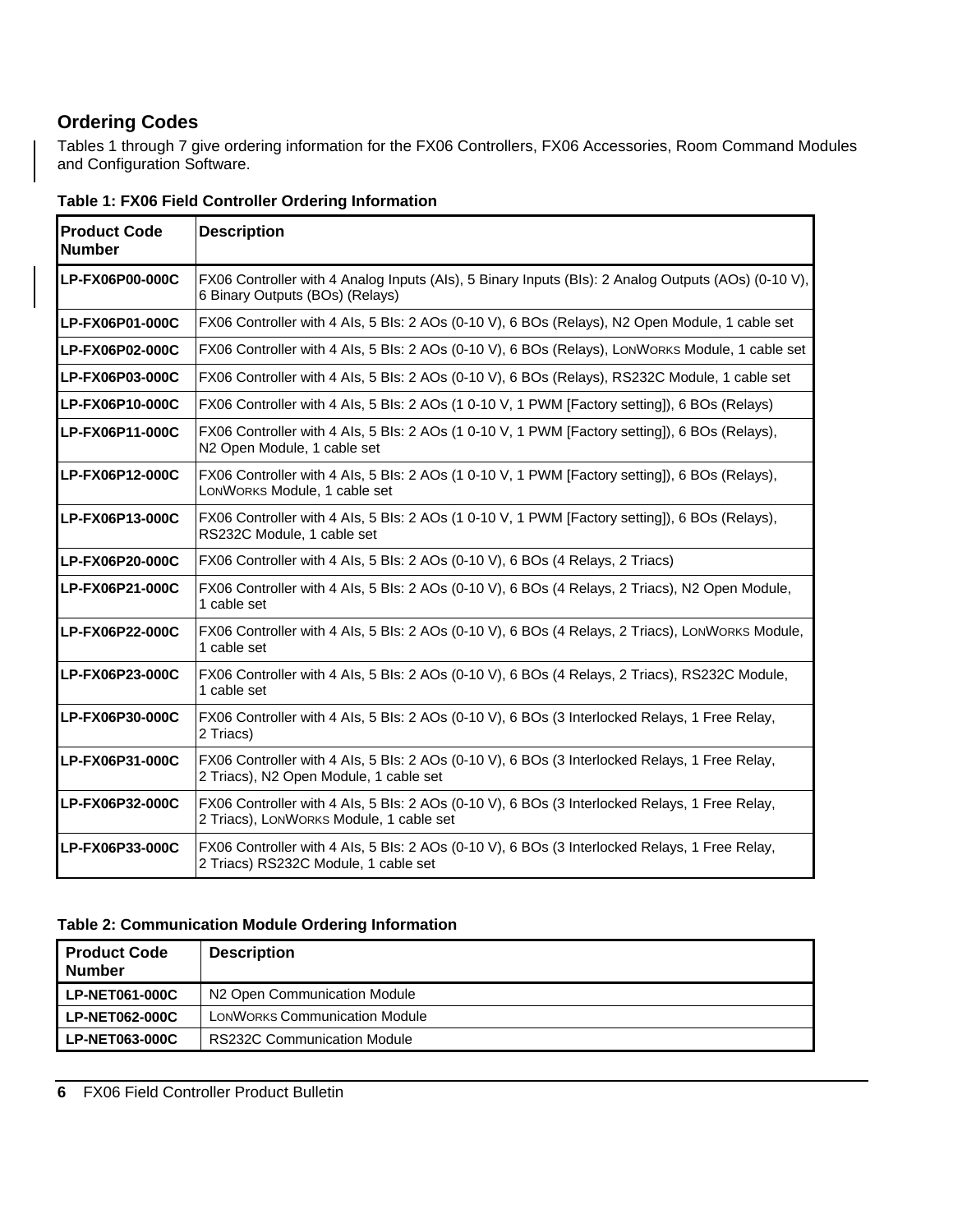### **Table 3: Accessories Ordering Information**

| <b>Product Code</b><br><b>Number</b> | <b>Description</b>                                                                                           |
|--------------------------------------|--------------------------------------------------------------------------------------------------------------|
| LP-KIT006-010C                       | Cable set for LP-FX06Px0-000C Original Equipment Manufacturer (OEM) models delivered<br>without a cable set. |
| <b>LP-KIT007-005C</b>                | Link cable for the connection of the FX06 to the Panel Mount MUI display $-3$ m (9.8 ft)                     |
| LP-KIT100-000C                       | <b>FX Programming Key</b>                                                                                    |
| DT-9100-8901                         | Power Supply Adapter for Programming Key: 230 VAC/12 VDC                                                     |

### **Table 4: Room Command Modules (80 mm x 80 mm, °C) Available in Europe**

| <b>Product Code</b><br><b>Number</b> | <b>Description</b>                                                                         |
|--------------------------------------|--------------------------------------------------------------------------------------------|
| TM-2140-0000                         | Room Sensor Module, temperature sensor only                                                |
| TM-2150-0000                         | Room Sensor Module, occupancy button and LED                                               |
| TM-2160-0000                         | Room Sensor Module, 12-28°C setpoint dial, occupancy button and LED                        |
| TM-2160-0002                         | Room Sensor Module, 12-28°C setpoint dial, occupancy button and LED, fan speed<br>override |
| TM-2160-0005                         | Room Sensor Module, +/- setpoint dial, occupancy button and LED                            |
| TM-2160-0007                         | Room Sensor Module, +/- setpoint dial, occupancy button and LED, fan speed override        |
| TM-2190-0000                         | Room Sensor Module, 12-28°C setpoint dial                                                  |
| TM-2190-0005                         | Room Sensor Module, +/- setpoint dial                                                      |

### **Table 5: Room Command Modules (80 x 120 mm, °F/°C) Available in North America**

| <b>Product Code</b><br><b>Number</b> | <b>Description</b>                                                                                 |
|--------------------------------------|----------------------------------------------------------------------------------------------------|
| TM-2141-0000                         | Room Sensor Module, temperature sensor only                                                        |
| TM-2151-0000                         | Room Sensor Module, occupancy button and LED                                                       |
| TM-2161-0000                         | Room Sensor Module, 54-82°F/12-28°C setpoint dial, occupancy button and LED                        |
| TM-2161-0002                         | Room Sensor Module, 54-82°F/12-28°C setpoint dial, occupancy button and LED, fan<br>speed override |
| TM-2161-0005                         | Room Sensor Module, +/- setpoint dial, occupancy button and LED                                    |
| TM-2161-0007                         | Room Sensor Module, +/- setpoint dial, occupancy button and LED, fan speed override                |
| TM-2191-0000                         | Room Sensor Module, 54-82°F/12-28°C setpoint dial                                                  |
| TM-2191-0005                         | Room Sensor Module, +/- setpoint dial                                                              |

#### **Table 6: User Interfaces Ordering Information**

| <b>Product Code</b><br><b>Numbers</b> | <b>Description</b>                         |
|---------------------------------------|--------------------------------------------|
| LP-DIS60P10-0C                        | Remote Medium User Interface - Panel Mount |
| LP-DIS60P11-0C                        | Remote Medium User Interface - Wall Mount  |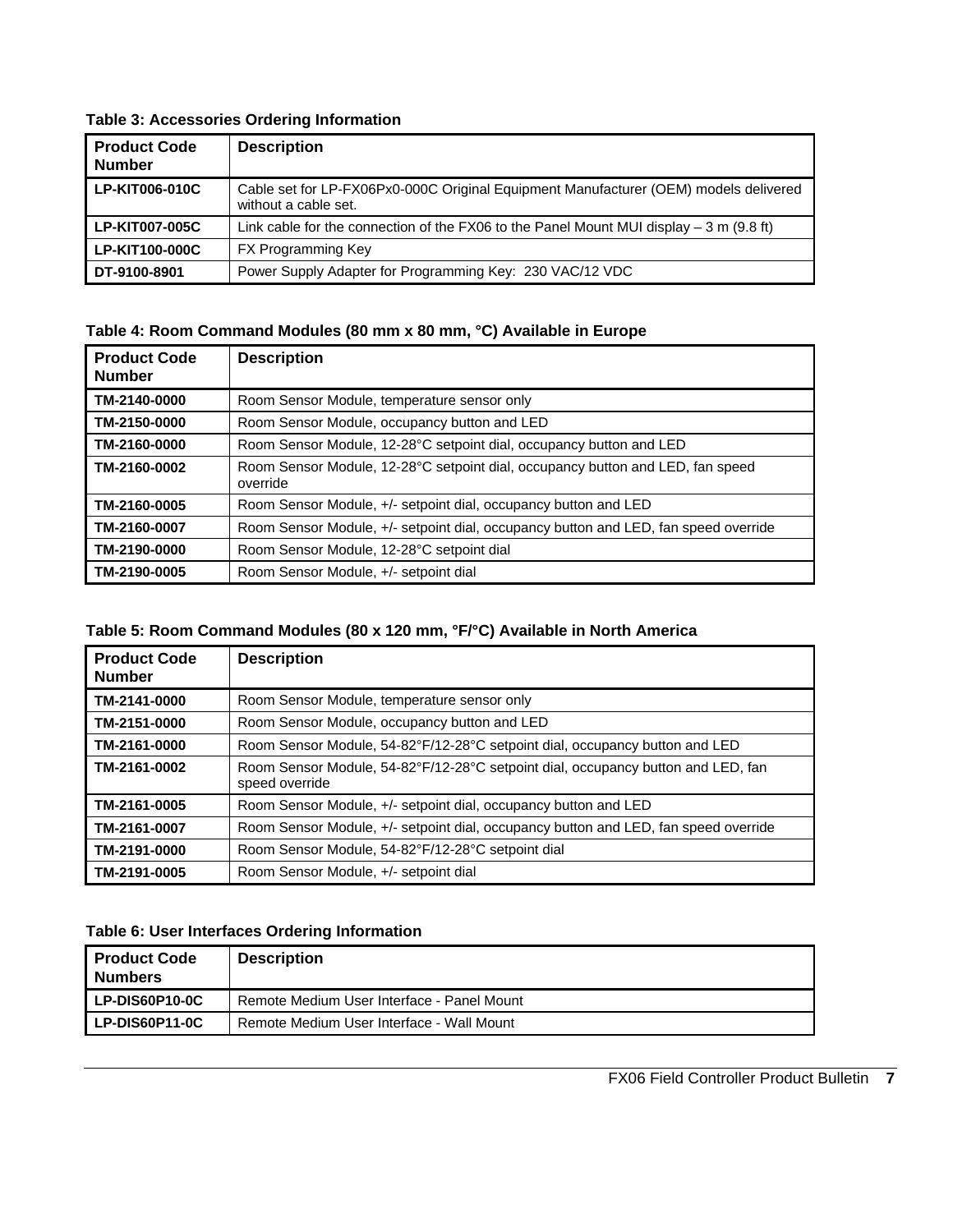### **Table 7: Software Ordering Information**

| l Product Code<br>l Number | <b>Description</b>                                                                  |
|----------------------------|-------------------------------------------------------------------------------------|
| l LP-FXTPRO-0              | FX Tools Pro CD-Rom (FX Builder, FX Builder Express, FX CommPro N2, FX CommPro Lon) |
| l LP-FXTEXP-0              | FX Tools Express CD-Rom (FX Builder Express, FX CommPro N2)                         |

## **Technical Specifications**

### **Table 8: FX06 Field Controller (Part 1 of 2)**

| <b>Product Codes</b>                          | LP-FX06xxx-xxxC                                                                                        |                                                                        |  |                                                  |  |
|-----------------------------------------------|--------------------------------------------------------------------------------------------------------|------------------------------------------------------------------------|--|--------------------------------------------------|--|
| <b>Power Requirements</b>                     | 24 VAC/VDC ±15%, 50/60 Hz - SELV (Europe) - Class 2 North America                                      |                                                                        |  |                                                  |  |
| <b>Power Consumption</b>                      | 7 VA maximum                                                                                           |                                                                        |  |                                                  |  |
| <b>Housing Material</b>                       |                                                                                                        | ABS + polycarbonate, self-extinguishing: UL 94-5VB flammability rating |  |                                                  |  |
| <b>Protection Class</b>                       |                                                                                                        | Front Plate (when mounted in panel) IP55; Rear Enclosure IP20          |  |                                                  |  |
| <b>Ambient Operating</b>                      | -20°C (-4°F) to 50°C (122°F)                                                                           |                                                                        |  |                                                  |  |
| <b>Conditions</b>                             | 10 to 95 % RH (noncondensing)                                                                          |                                                                        |  |                                                  |  |
| <b>Ambient Storage</b><br><b>Conditions</b>   | -40°C (-40°F) to 70°C (158°F)<br>10 to 95 % RH (noncondensing)                                         |                                                                        |  |                                                  |  |
| <b>Power Supply</b>                           |                                                                                                        | 24 VAC/DC for panel mount MUI (from controller power supply input)     |  |                                                  |  |
| <b>Outputs</b>                                | 15 VDC 20 mA power supply for active sensors                                                           |                                                                        |  |                                                  |  |
|                                               |                                                                                                        | 5 VDC 15 mA power supply for ratio-metric sensors                      |  |                                                  |  |
| <b>Analog Inputs</b>                          | 16 bit resolution - not isolated                                                                       |                                                                        |  |                                                  |  |
|                                               | Sensor Type                                                                                            | Range                                                                  |  | Accuracy at 20°C (68°F)<br>(sensor not included) |  |
|                                               | A99                                                                                                    | -40 to 100°C (-40 to 212°F)                                            |  | $\pm 0.5$ °C ( $\pm 1$ °F)                       |  |
|                                               | NTC 10K                                                                                                | -20 to 70°C (-4 to 158°F)                                              |  | $\pm 0.5$ °C ( $\pm 1$ °F)                       |  |
|                                               | PT1000 Extended                                                                                        | -40 to 160°C (-40 to 320°F)                                            |  | $±1°C$ ( $±1.8$ °F)                              |  |
|                                               | Ni1000                                                                                                 | -40 to 120°C (-40 to 248°F)                                            |  | $±1°C$ ( $±1.8°F$ )                              |  |
|                                               | <b>Active Voltage</b>                                                                                  | 0-10 VDC                                                               |  | $±0.1$ VDC                                       |  |
|                                               | <b>Active Ratio-metric</b>                                                                             | $0.5 - 4.5$ VDC                                                        |  | $±0.05$ VDC                                      |  |
| <b>Display Range and</b><br><b>Resolution</b> | -999 to 999 or -99.9 to 99.9                                                                           |                                                                        |  |                                                  |  |
| <b>Digital Inputs</b>                         | Voltage free contacts                                                                                  |                                                                        |  |                                                  |  |
|                                               | Transition counter function on D11 at 50 Hz (minimum 10 ms ON and minimum 10 ms OFF)                   |                                                                        |  |                                                  |  |
| <b>Analog Outputs</b>                         | 0-10 VDC, max. 3 mA, 13 bit resolution - not<br>For actuating and control devices<br>isolated          |                                                                        |  |                                                  |  |
|                                               | Pulse Width Modulation (PWM) Signal at<br>100 Hz cycle frequency with 15 VDC/10 mA<br>reference signal |                                                                        |  | For fan speed controllers with PWM input         |  |
| Continued on next page                        |                                                                                                        |                                                                        |  |                                                  |  |